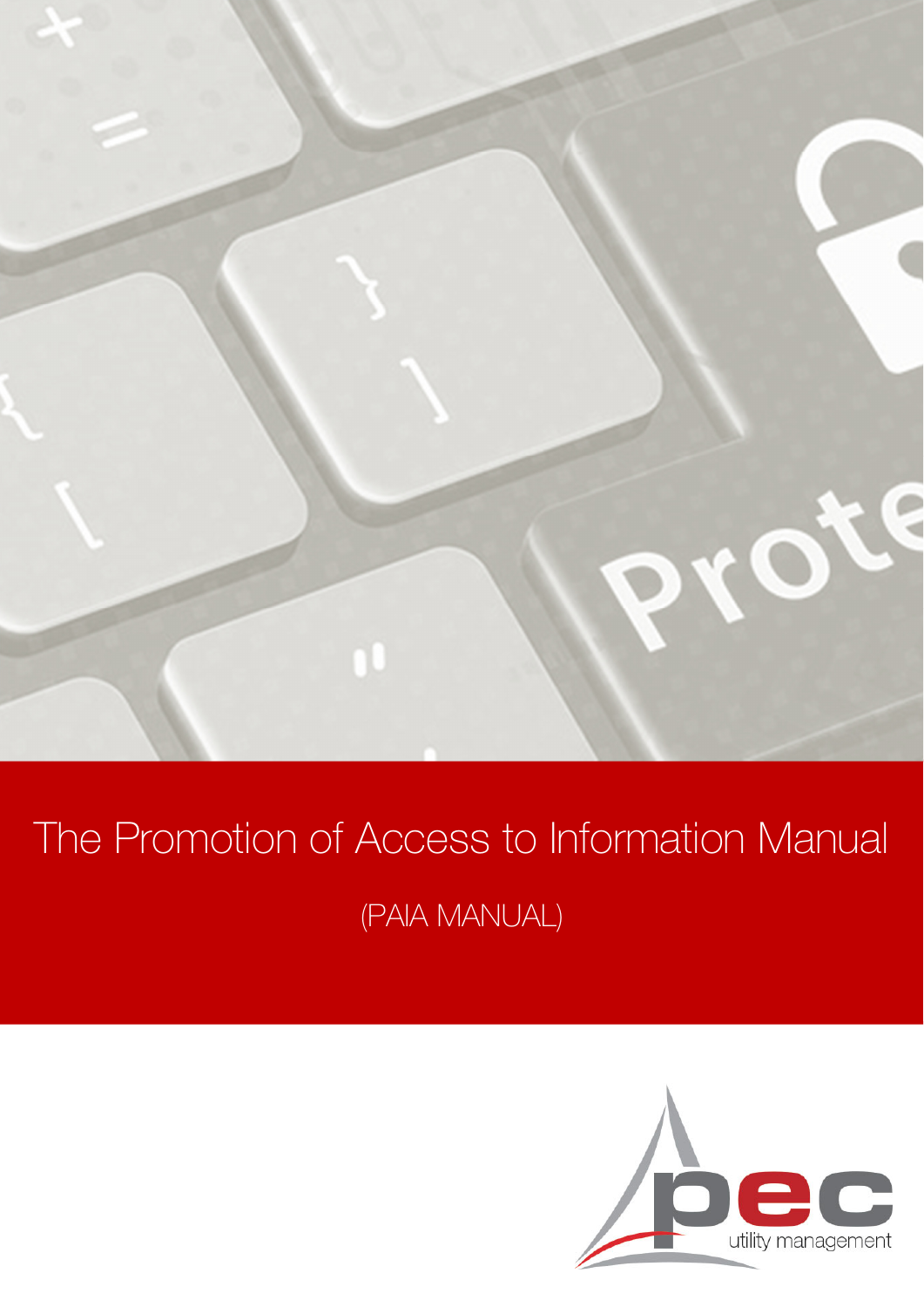# THE PROMOTION OF ACCESS TO INFORMATION ACT, SECTION 51 – MANUAL FOR PEC UTILITY MANAGEMENT PTY LTD

#### Registration number of Company 2004/032820/07

# Date of Compilation of Manual 18/05/2012

#### Date of last revision of Manual 29/05/2021

# PARTICULARS IN TERMS OF THE SECTION 51 MANUAL

# INDEX

| 1. | Contact details [Section 51(1) (a)]                                                            |
|----|------------------------------------------------------------------------------------------------|
| 2. | The section 10 Guide on how to use the Act [Section 51(1) (b)]                                 |
| 3. | Records available in terms of any other legislation [Section 51(1) (d)]                        |
| 4. | The latest notice regarding the categories of records of the body, which are available without |
|    | a person having to request access in terms of this Act in terms of section 52(2) [Section      |
|    | 51(1)(c)                                                                                       |
| 5. | Records that may be requested [Section 51(1) (e)]                                              |
| 6. | The request procedures                                                                         |
| 7. | Other information as may be prescribed [Section 51(1) (f)]                                     |
| 8. | Availability of the manual [Section 51(3)]                                                     |
| 9. | Annexure A: Prescribed Form                                                                    |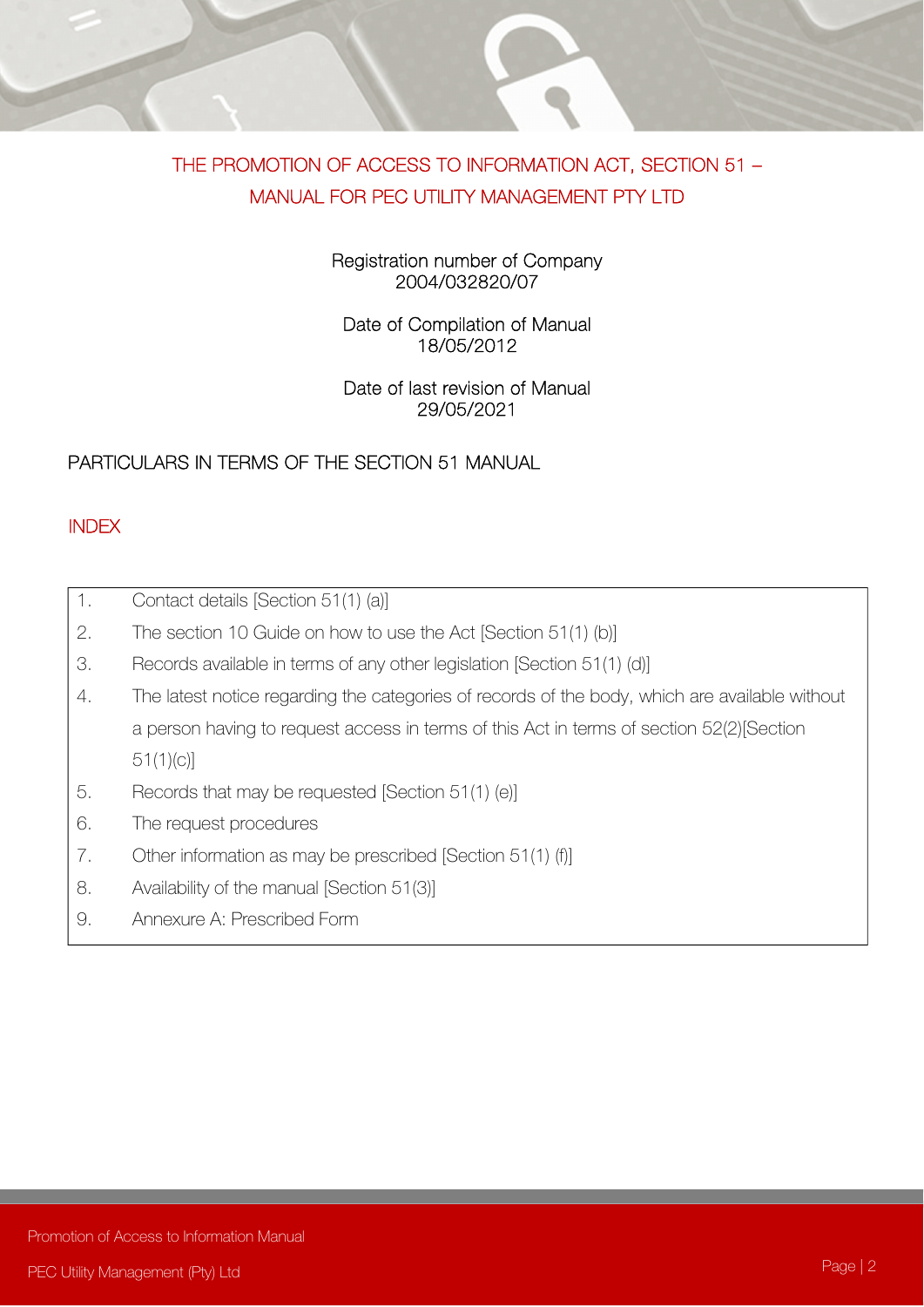# INTRODUCTION TO PEC UTILITY MANAGEMENT PTY LTD

PEC Utility Management is a company specialising in utility management and related industry specific professional services.

# PARTICULARS IN TERMS OF THE SECTION 51 MANUAL

Persons designated/duly authorised persons:

#### Directors: N Pienaar

 DJ Obermeyer G vd Berg M Langeveldt R Delport F Nel E Pienaar W Langeveldt (Non-Exec)

# 1. Contact details [Section 51(1) (a)]

#### Postal Address

P O Box 73639 - Lynnwood Ridge - 0040

#### Physical Address

PEC Business Park - 128 Siersteen Street - Silvertondale – Pretoria - 0184

- Telephone: +27 12 846 3000
- Fax: +27 12 846 3028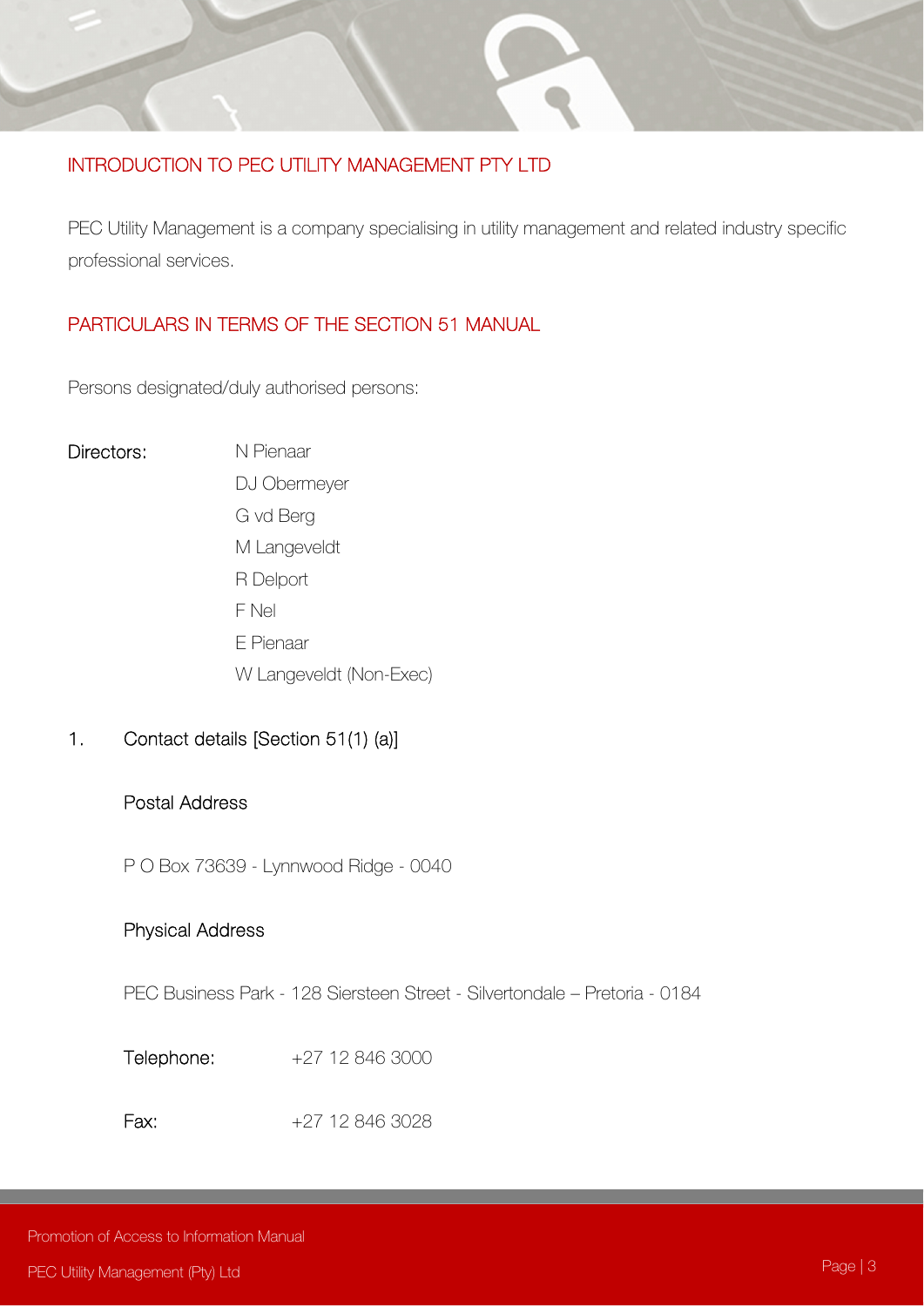E-mail: popia@pecgroup.co.za

Website: www.pecutilities.co.za

# 2. The section 10 Guide on how to use the Act [Section 51(1) (b)]

The Guide is available from the South African Human Rights Commission. Please direct queries to:

# The South African Human Rights Commission:

PAIA Unit - The Research and Documentation Department

- Postal Address: Private Bag 2700 Houghton 2041
- Telephone: +27 11 484-8300
- **Fax:**  $+27$  11 484-0582
- Website: www.sahrc.org.za
- E-mail: PAIA@sahrc.org.za
- 3. Records available in terms of any other legislation [Section 51(1) (d)]
	- Basic Conditions of Employment No. 75 of 1997
	- Companies Act No. 61 of 1973
	- Companies Act 71 of 2008
	- Compensation for Occupational Injuries and Health Diseases Act No.130 of 1993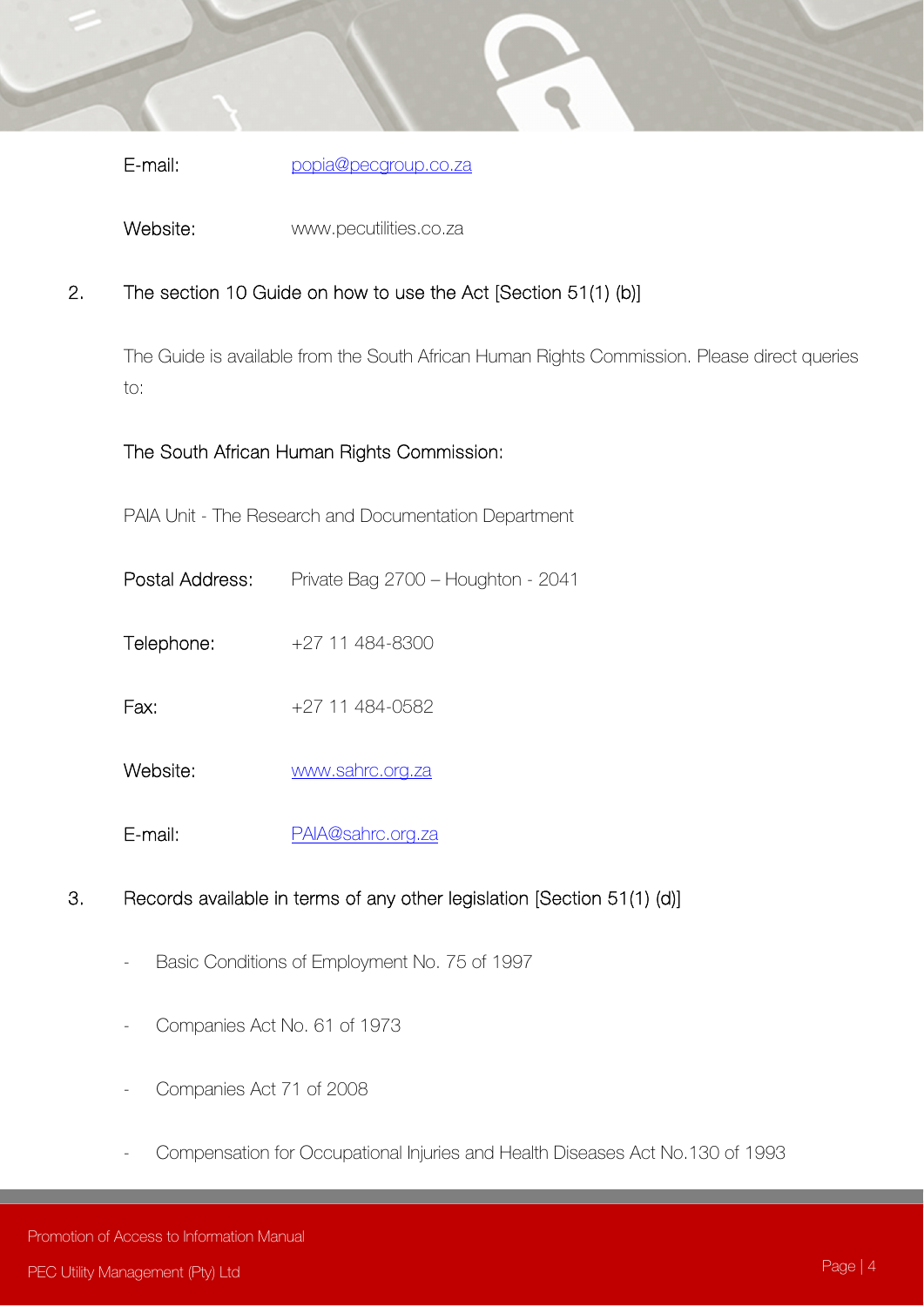- - Employment Equity Act No. 55 of 1998
	- Labour Relations Act No. 66 of 1995
	- PAIA Regulation 187 of 15 February 2002
	- Promotion of Access to Information Act 2 of 2002
	- Occupational Health & Safety Act No. 85 of 1993
	- South African Constitution 1996
	- Skills Development Levies Act No. 9 of 1999
	- Skills Development Act No. 97 of 1998
	- Unemployment Contributions Act No. 4 of 2002
	- Unemployment Insurance Act No. 63 of 2001
	- Value Added Tax Act No. 89 of 1991
	- 4. The latest notice regarding the categories of records of the body, which are available without a person having to request access in terms of this Act in terms of section 52(2) (if any) [Section 51(1)(c)]

At this stage no notice(s) has/have been published on the categories of records that are automatically available without a person having to request access in terms of PAIA.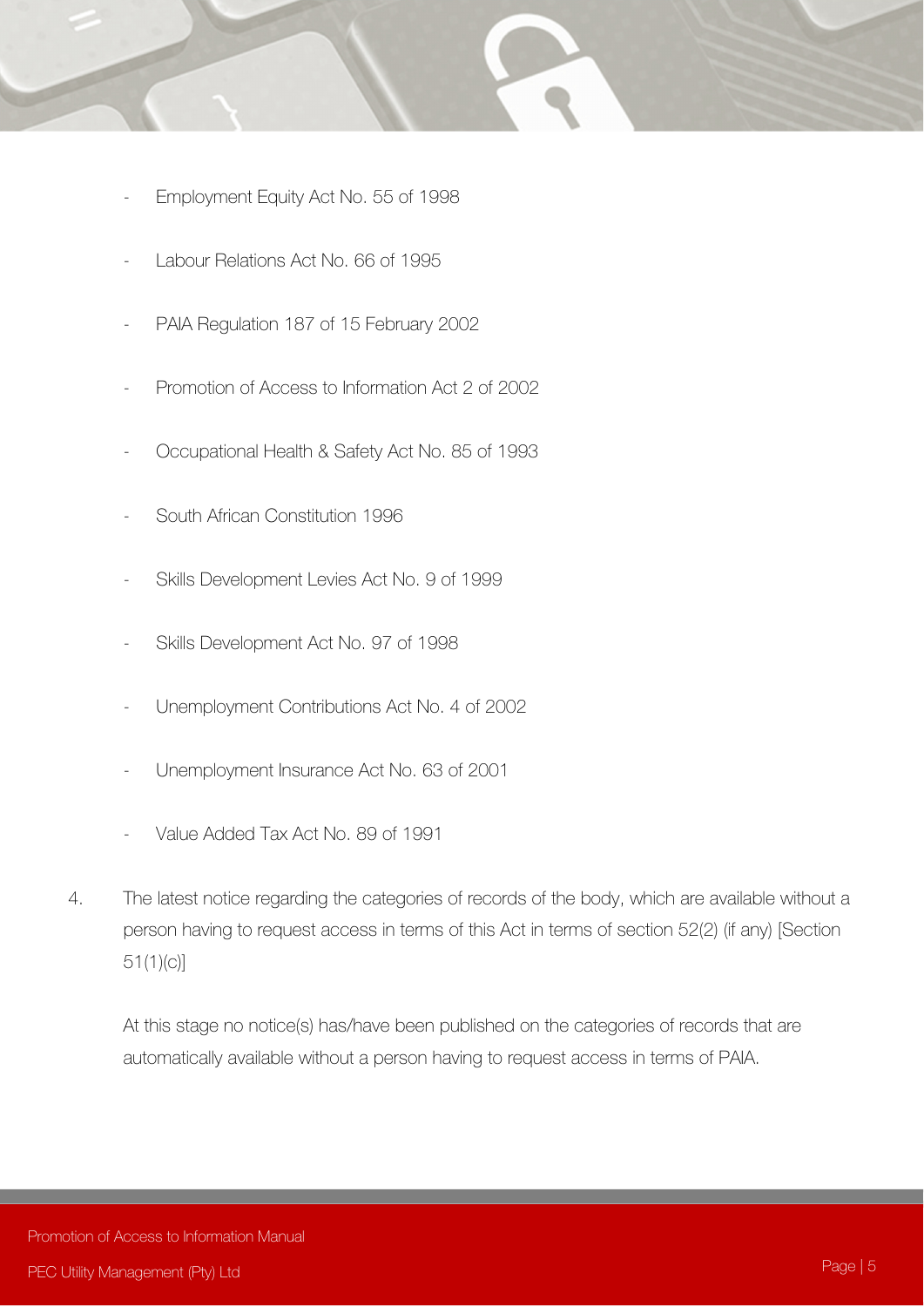# 5. Records that may be requested [Section 51(1) (e)]

Legal and regulatory

All statutory documents at CIPC relating to the incorporation, formation and administration of the company

Human Resources:

- Employee information subject to the Protection of Personal Information Act 4 of 2013
- Remuneration policies
- Disciplinary procedures and records subject to the Protection of Personal Information Act 4 of 2013

Finances:

- Confirmation of Annual Turnover
- Assets inventory

# 6. The request procedures

#### Form of request:

The requester must use the prescribed form (please see Annexure A) to make the request for access to a record. This must be made to one of the heads of the private body. This request must be made to the address, fax number or electronic mail address of the body concerned [s 53(1)].

The requester must provide sufficient detail on the request form to enable the head of the private body to identify the record and the requester. The requester should also indicate which form of access is required. The requester should also indicate if any other manner is to be used to inform the requester and state the necessary particulars to be so informed [s 53(2)(a) and (b)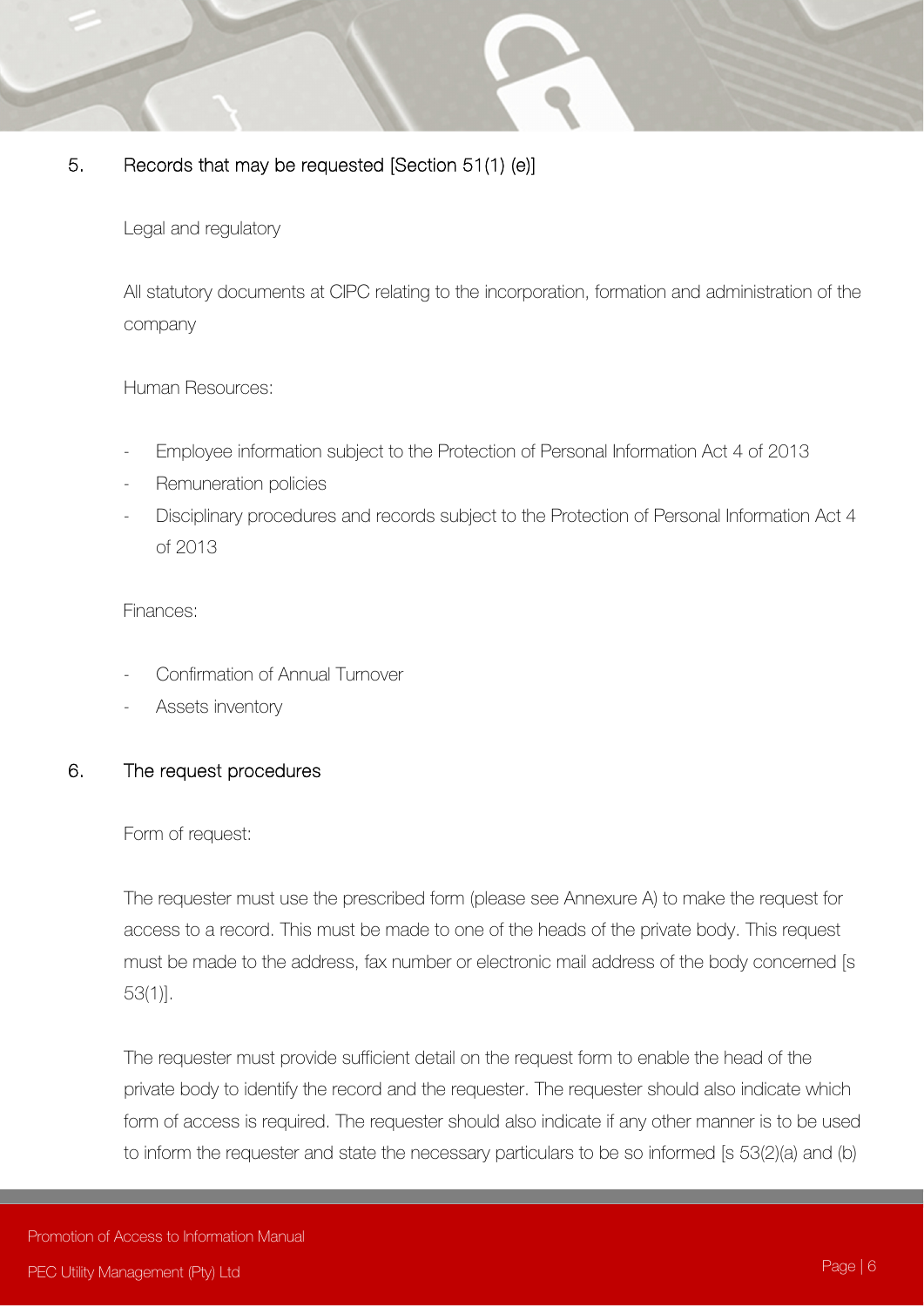and (c)].

The requester must identify the right that is sought to be exercised or to be protected and provide an explanation of why the requested record is required for the exercise or protection of that right [53(2) (d)].

If a request is made on behalf of another person, the requester must then submit proof of the capacity in which the requester is making the request to the satisfaction of the head of the private body [s 53(2) (f)].

In terms of section 63 of the Act, the head of the private body must refuse a request for access to a record if its disclosure would involve the unreasonable disclosure of personal information about the third party, including a deceased individual. Furthermore, he must refuse a request for access to a record of the private body if the record contains; trade secrets, financial, commercial, scientific and technical information, the disclosure of which could harm the interests of the private body.

Similarly, in terms of section 64 of the Act, the above refusal grounds apply in respect of the commercial information of third parties held by the private body. Access to such records will require the written permission of the third party concerned before the private body will permit to view.

Further, in terms of section 65 the head/ director of the private body must refuse a request for access to a record if the disclosure of such a record could reasonably be expected to endanger the life or physical safety of an individual.

Lastly, in terms of section 67 a request will be refused if the record is privileged from production in legal proceedings unless the person entitled to the privilege has waived such privilege.

Fees:

A requester who seeks access to a record containing personal information about that requester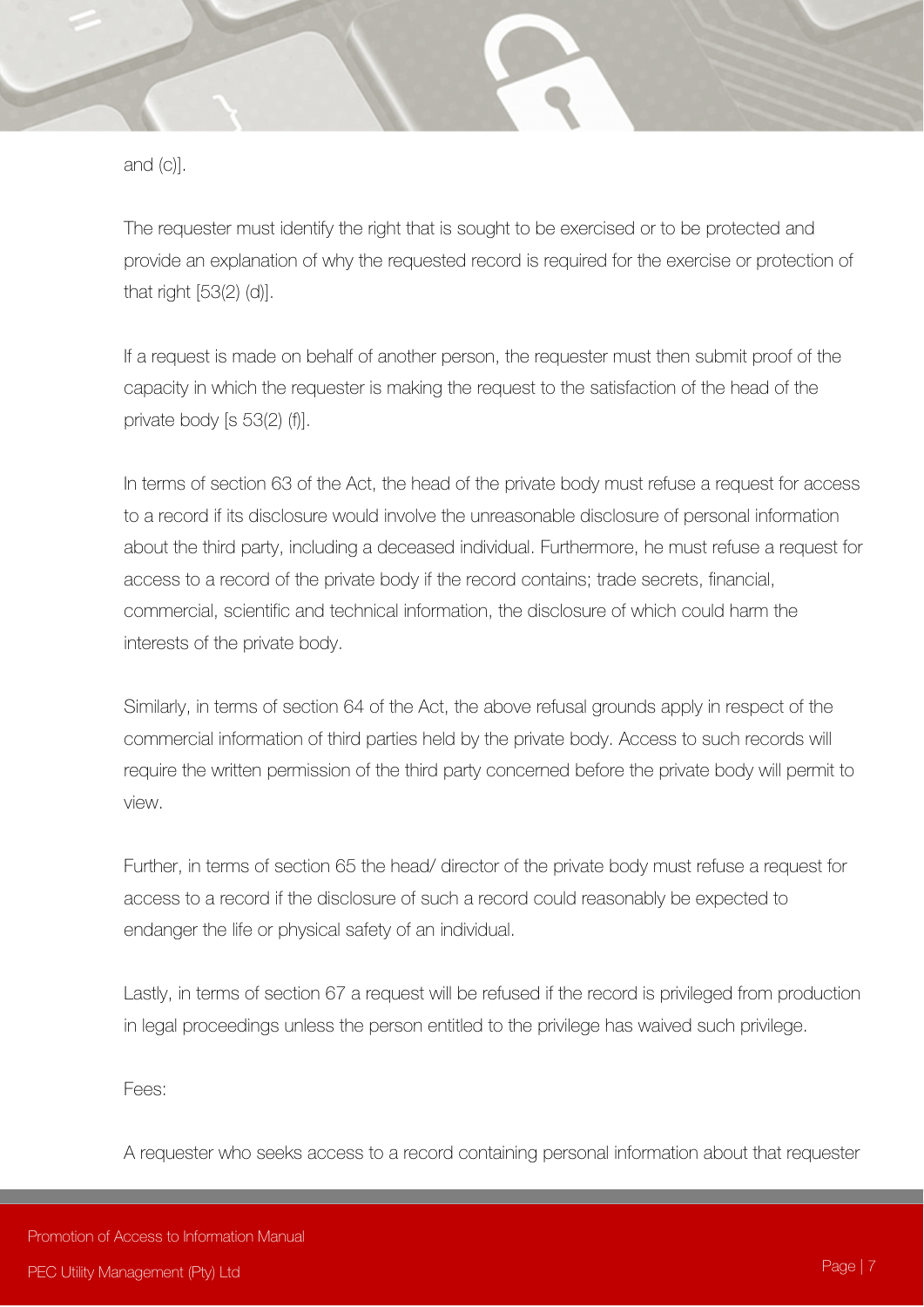is not required to pay the request fee. Every other requester, who is not a personal requester, must pay the required request fee:

The head of the private body must notify the requester (other than a personal requester) by notice, requiring the requester to pay the prescribed fee (if any) before further processing the request [s54(1)].

The fee that the requester must pay to the private body is R50. The requester may lodge an application to the court against the tender or payment of the request fee [s 54(3) (b)].

After the head of the private body has made a decision on the request, the requester must be notified in the required form.

If the request is granted then a further prescribed access fee must be paid for the search, reproduction, preparation and for any time that has exceeded the prescribed hours to search and prepare the record for disclosure [s 54(6)].

The fee structure is available on the website of the SOUTH AFRICAN HUMAN RIGHTS COMMISSION at www.sahrc.org.za.

# 7. Other information as may be prescribed [Section 51(1) (f)]

The Minister of Justice and Constitutional Development has not made any regulations in this regard.

# 8. Availability of the manual [Section 51(3)]

The PAIA Section 51 Manual for PEC Utility Management (Pty) Ltd is available at our offices free of charge and on our website www.pecutilities.co.za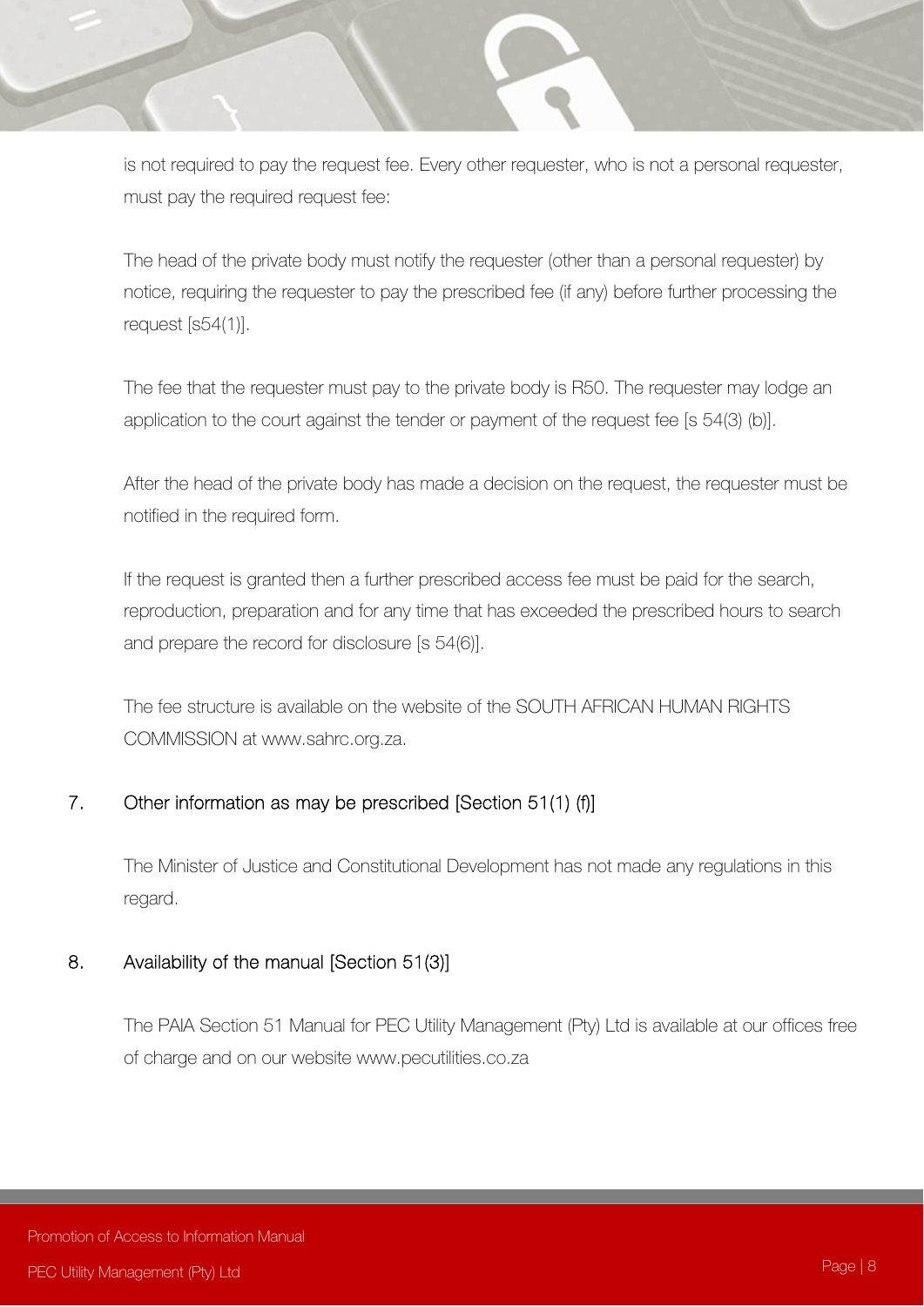

# REQUEST FOR ACCESS TO RECORD OF PRIVATE BODY

(Section 53(1) of the Promotion of Access to Information Act, 2000(Act No. 2 of 2000)) [Regulation 10]

#### Particulars of private body

The Head: with the state of  $\overline{a}$  is the state of  $\overline{a}$  is the state of  $\overline{a}$ 

#### Particulars of person requesting access to the record

The particulars of the person who requests access to the record must be given below.

The address and/or fax number in the Republic to which the information is to be sent must be given.

Proof of the capacity in which the request is made, if applicable, must be attached.

| Full names and surname: |                             |
|-------------------------|-----------------------------|
| Identity number:        |                             |
| Postal address:         |                             |
| Fax number:             | _Telephone number:_________ |
| E-mail address:         |                             |

\_\_\_\_\_\_\_\_\_\_\_\_\_\_\_\_\_\_\_\_\_\_\_\_\_\_\_\_\_\_\_\_\_\_\_\_\_\_\_\_\_\_\_\_\_\_\_\_\_\_\_\_\_\_\_\_\_\_\_\_\_\_\_\_\_\_\_\_\_\_\_\_\_\_\_\_\_\_\_\_\_\_\_\_

Capacity in which request is made, when made on behalf of another person: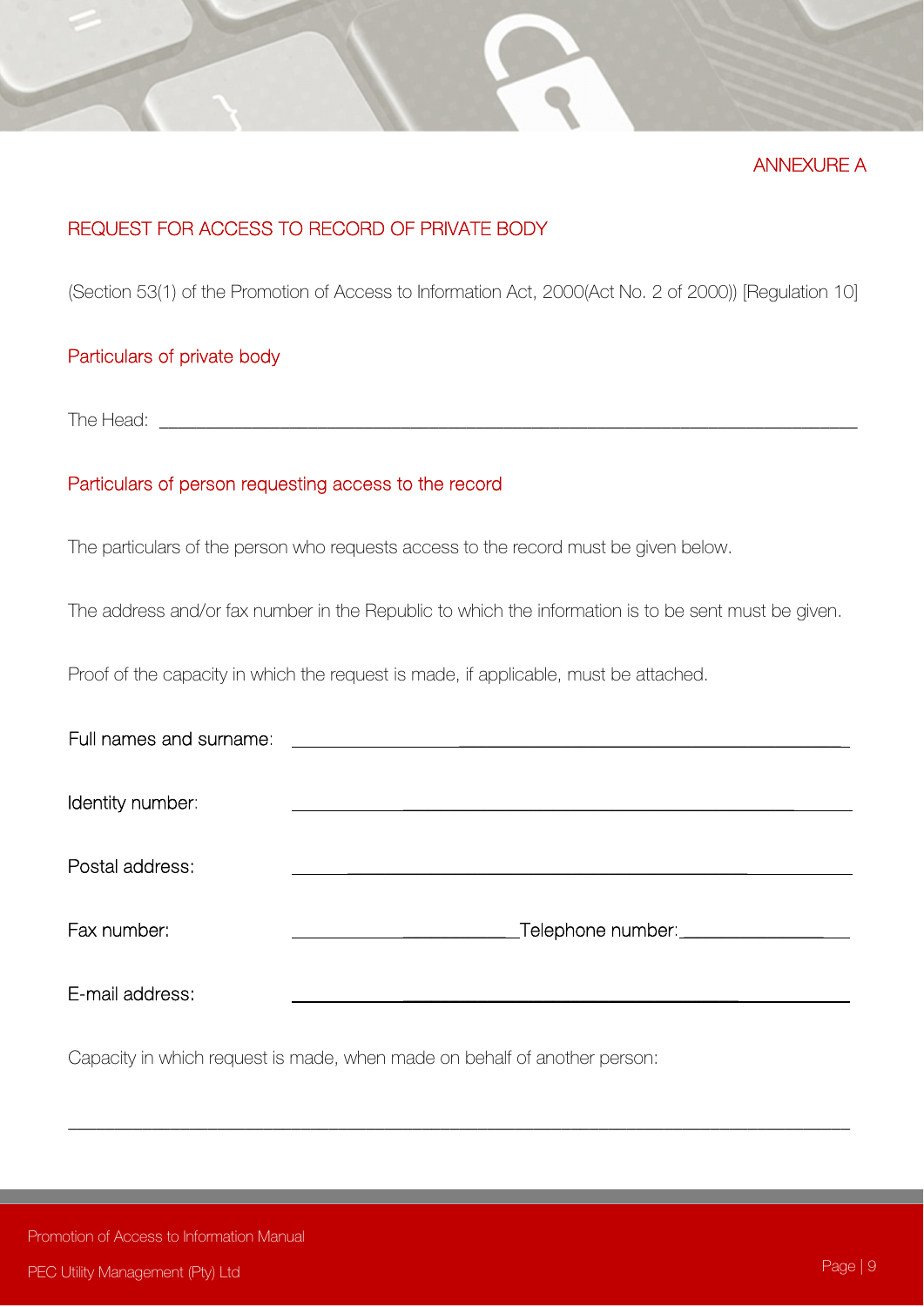# Particulars of person on whose behalf request is made

This section must be completed ONLY if a request for information is made on behalf of anotherperson.

| Full names and surname: |  |  |
|-------------------------|--|--|
|                         |  |  |
| Identity number:        |  |  |

# Particulars of record

Provide full particulars of the record to which access is requested, including the referencenumber if that is known to you, to enable the record to be located.

\_\_\_\_\_\_\_\_\_\_\_\_\_\_\_\_\_\_\_\_\_\_\_\_\_\_\_\_\_\_\_\_\_\_\_\_\_\_\_\_\_\_\_\_\_\_\_\_\_\_\_\_\_\_\_\_\_\_\_\_\_\_\_\_\_\_\_\_\_\_\_\_\_\_\_\_\_\_\_\_\_\_\_\_\_

\_\_\_\_\_\_\_\_\_\_\_\_\_\_\_\_\_\_\_\_\_\_\_\_\_\_\_\_\_\_\_\_\_\_\_\_\_\_\_\_\_\_\_\_\_\_\_\_\_\_\_\_\_\_\_\_\_\_\_\_\_\_\_\_\_\_\_\_\_\_\_\_\_\_\_\_\_\_\_\_\_\_\_\_\_

\_\_\_\_\_\_\_\_\_\_\_\_\_\_\_\_\_\_\_\_\_\_\_\_\_\_\_\_\_\_\_\_\_\_\_\_\_\_\_\_\_\_\_\_\_\_\_\_\_\_\_\_\_\_\_\_\_\_\_\_\_\_\_\_\_\_\_\_\_\_\_\_\_\_\_\_\_\_\_\_\_\_\_\_\_

\_\_\_\_\_\_\_\_\_\_\_\_\_\_\_\_\_\_\_\_\_\_\_\_\_\_\_\_\_\_\_\_\_\_\_\_\_\_\_\_\_\_\_\_\_\_\_\_\_\_\_\_\_\_\_\_\_\_\_\_\_\_\_\_\_\_\_\_\_\_\_\_\_\_\_\_\_\_\_\_\_\_\_\_\_

\_\_\_\_\_\_\_\_\_\_\_\_\_\_\_\_\_\_\_\_\_\_\_\_\_\_\_\_\_\_\_\_\_\_\_\_\_\_\_\_\_\_\_\_\_\_\_\_\_\_\_\_\_\_\_\_\_\_\_\_\_\_\_\_\_\_\_\_\_\_\_\_\_\_\_\_\_\_\_\_\_\_\_\_\_

If the provided space is inadequate, please continue on a separate folio and attach it to thisform.

The requester must sign all the additional folios.

# Description of record or relevant part of the record:

Reference number, if available:

Any further particulars of record: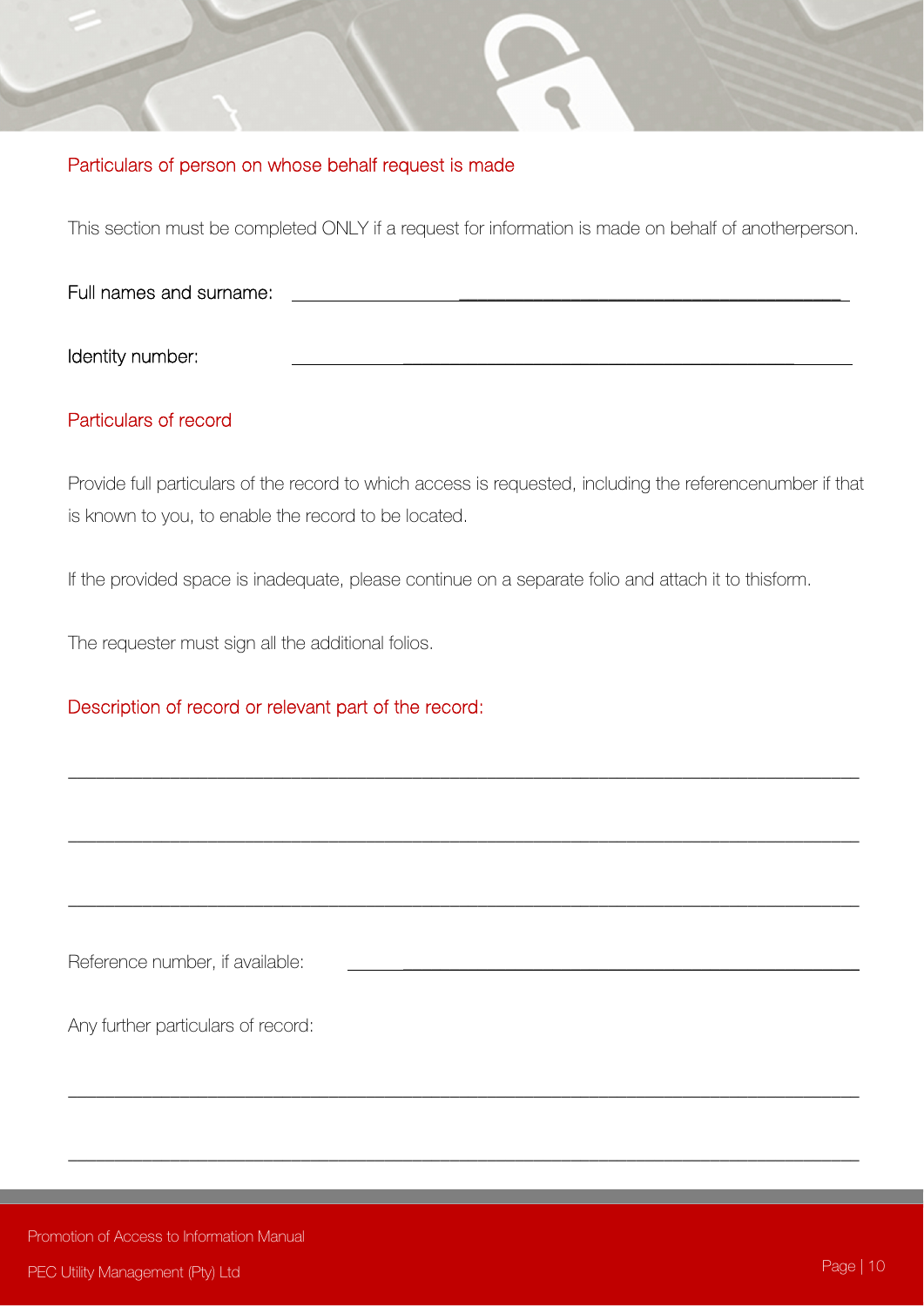#### Fees

A request for access to a record, other than a record containing personal information about yourself, will be processed only after a request fee has been paid.

You will be notified of the amount required to be paid as the request fee.

The fee payable for access to a record depends on the form in which access is required and the reasonable time required to search for and prepare a record.

If you qualify for exemption of the payment of any fee, please state the reason for exemption.

Reason for exemption from payment of fees:

## Form of access to record

If you are prevented by a disability to read, view or listen to the record in the form of access provided for in 1 to 4 hereunder, state your disability and indicate in which form the record is required.

\_\_\_\_\_\_\_\_\_\_\_\_\_\_\_\_\_\_\_\_\_\_\_\_\_\_\_\_\_\_\_\_\_\_\_\_\_\_\_\_\_\_\_\_\_\_\_\_\_\_\_\_\_\_\_\_\_\_\_\_\_\_\_\_\_\_\_\_\_\_\_\_\_\_\_\_\_\_\_\_\_\_\_\_\_

Disability: Form in which record is required:

#### NOTES:

Compliance with your request in the specified form may depend on the form in which the record is available.

Access in the form requested may be refused in certain circumstances. In such a case, you will be informed if access will be granted in another form.

The fee payable for access to the record, if any, will be determined partly by the form in which access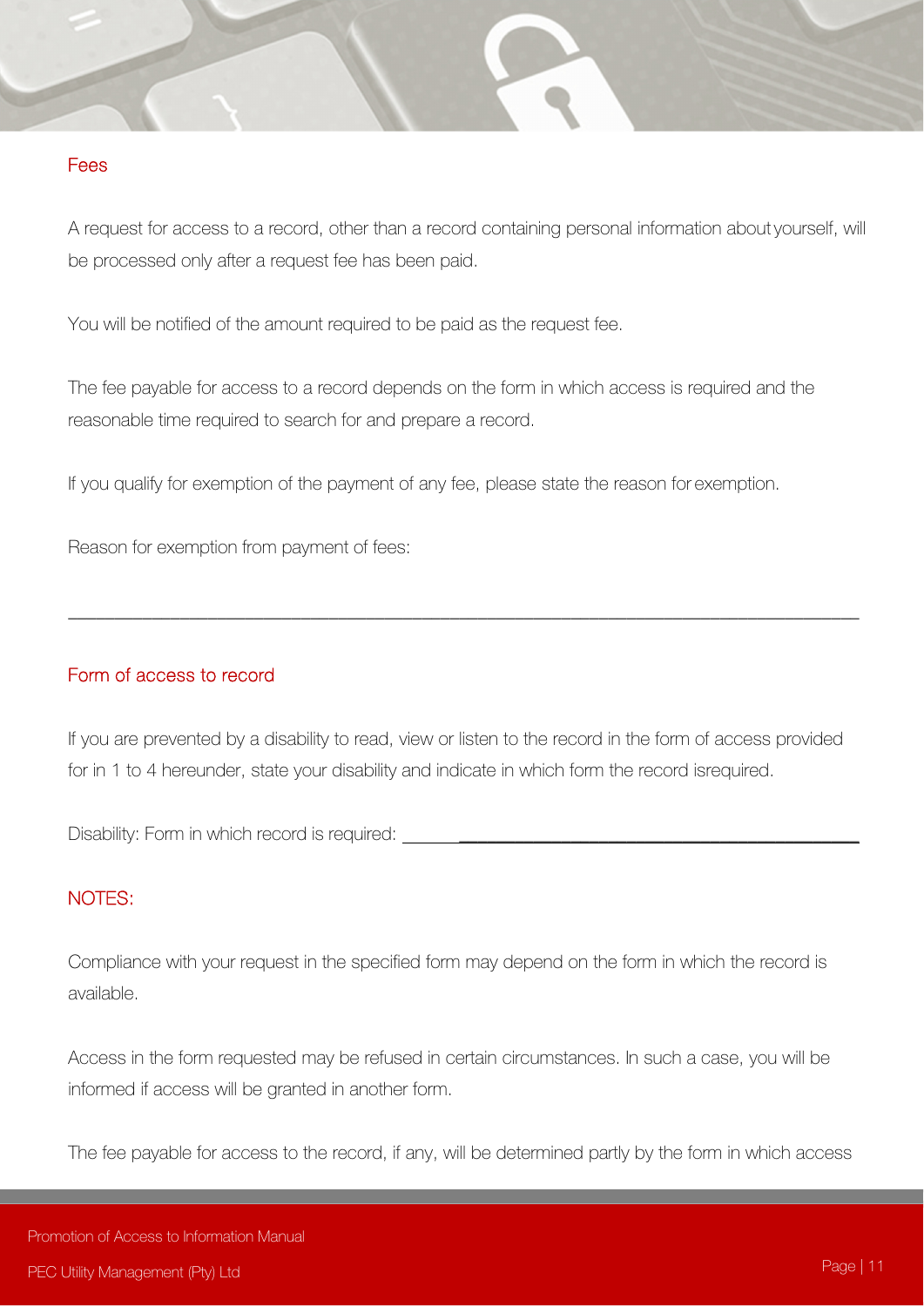

is requested.

If the record is in written or printed form:

| $\sim$ $\sim$ $\sim$ $\sim$<br>$\mathcal{M}$<br>DIU. | record<br>inspection o<br>JUGCIJIO I I<br>◡╵ |  |
|------------------------------------------------------|----------------------------------------------|--|
|                                                      |                                              |  |

If record consists of visual images (this includes photographs, slides, video recordings, computergenerated images, sketches, etc.):

| view the images copy of the | transcription of |  |
|-----------------------------|------------------|--|
| <i>images</i>               | the images       |  |

If record consists of recorded words or information which can be reproduced in sound:

| listen to the               | transcription of soundtrack   |  |
|-----------------------------|-------------------------------|--|
| soundtrack (audio cassette) | (written or printed document) |  |

If record is held on computer or in an electronic or machine-readable form:

| printed copy of record         | printed copy of information derived from |  |
|--------------------------------|------------------------------------------|--|
|                                | the record                               |  |
| copy in computer readable form |                                          |  |
| (stiffy or compact disc)       |                                          |  |

If you requested a copy or transcription of a record (above), do you wish the copy or

transcription to be posted to you?

| M |
|---|

Postage is payable.